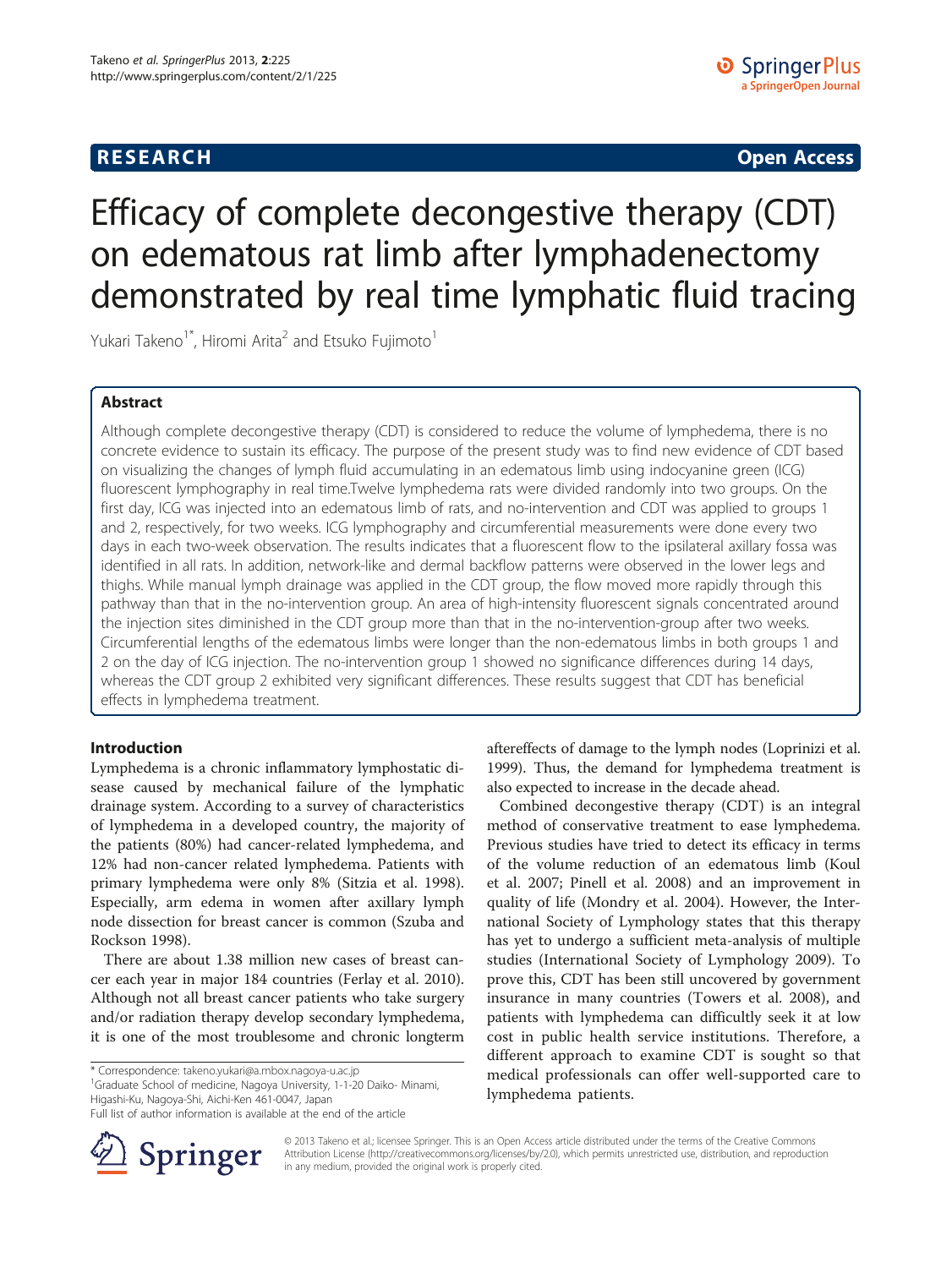Indocyanine green (ICG) lymphography has recently been used to treat lymphedema along with the development of a photodynamic eye system (PDE: Hamamatsu Photonics K.K. Hamamatsu, Japan) (Ogata et al. [2007](#page-5-0); Unno et al. [2008\)](#page-5-0). However, this novel method has yet to be used as an assessment tool to test the efficacy of CDT. Considering methodological difficulties and ethical issues to conduct experimental research using humans in lymphedema by ICG lymphography, the present study used animals because the models are easy to access, and also because it is possible to intervene during the study. The purpose of the present study was to find new evidence of CDT based on visualizing the changes of lymph fluid accumulating in an edematous limb using ICG lymphography.

# Materials and methods

# **Materials**

Twelve male SPF Wistar rats (age range, 9–10 weeks; Body weight 230~250 g) were used. The rats were purchased from Japan SLC Company (Hamamatsu, Shizuoka, Japan) and housed in groups of 2 per cage. Room temperature and humidity was maintained at 26°C and 40–60%, respectively, and automatic light control was set on 12:12-hr cycle. The rats could access to food and water with ad libitum.

All in vivo experimental protocol were reviewed and approved by the Animal Experiment Committee of Nagoya University.

# Surgical procedure

During surgery, rats were maintained with approximately 1.6% isoflurane. The hind limbs were shaved to

measure a circumferential length at both groins. Then, 0.2 ml of a 100 mg/ml solution of Evans Blue (EB) dye was injected subcutaneously into the dorsum of the right paw and both the medial and the lateral ankles to detect lymph nodes (LNs) and vessels. An incision from a surface of the skin to subcutaneous tissue was made along the right inguinal ligament. Lymph nodes with surrounding adipose tissue in the inguinal site and in the ipsilateral popliteal fossa were excised. Dyed lymph vessels were carefully ligated under optical imaging by a 10–0 monofilament non-absorbed suture. Furthermore, a dyed LN in the pelvis was excised. The skin edges were sutured end to end by 4–0 nylon. No dressings or topical treatments were applied to any of the wounds. Analgesia and antibiotic was not given post operatively. Rats wore an Elizabethan collar for three weeks after surgery to prevent them from removing the sutures.

# Experimental schedule

Five weeks after lymphadenectomy, all rats were divided randomly into two groups. An experimental protocol of both groups consisted of three parts: a two-weekobservation, a one-week-interval, and a following twoweek-observation (Figure 1). On the first day of each two-week observation period, 0.2 ml of a 1 mg/ml of ICG was injected into the same spots used when lymph nodes and vessels were dyed by EB. An observation by PDE was then performed under given certain condition.

Circumferential lengths were also measured at the proximal site of the incision line and at the untreated contralateral thigh bilaterally with a tape measure. ICG lymphography and circumferential measurements were done every two days in each two-week observation.

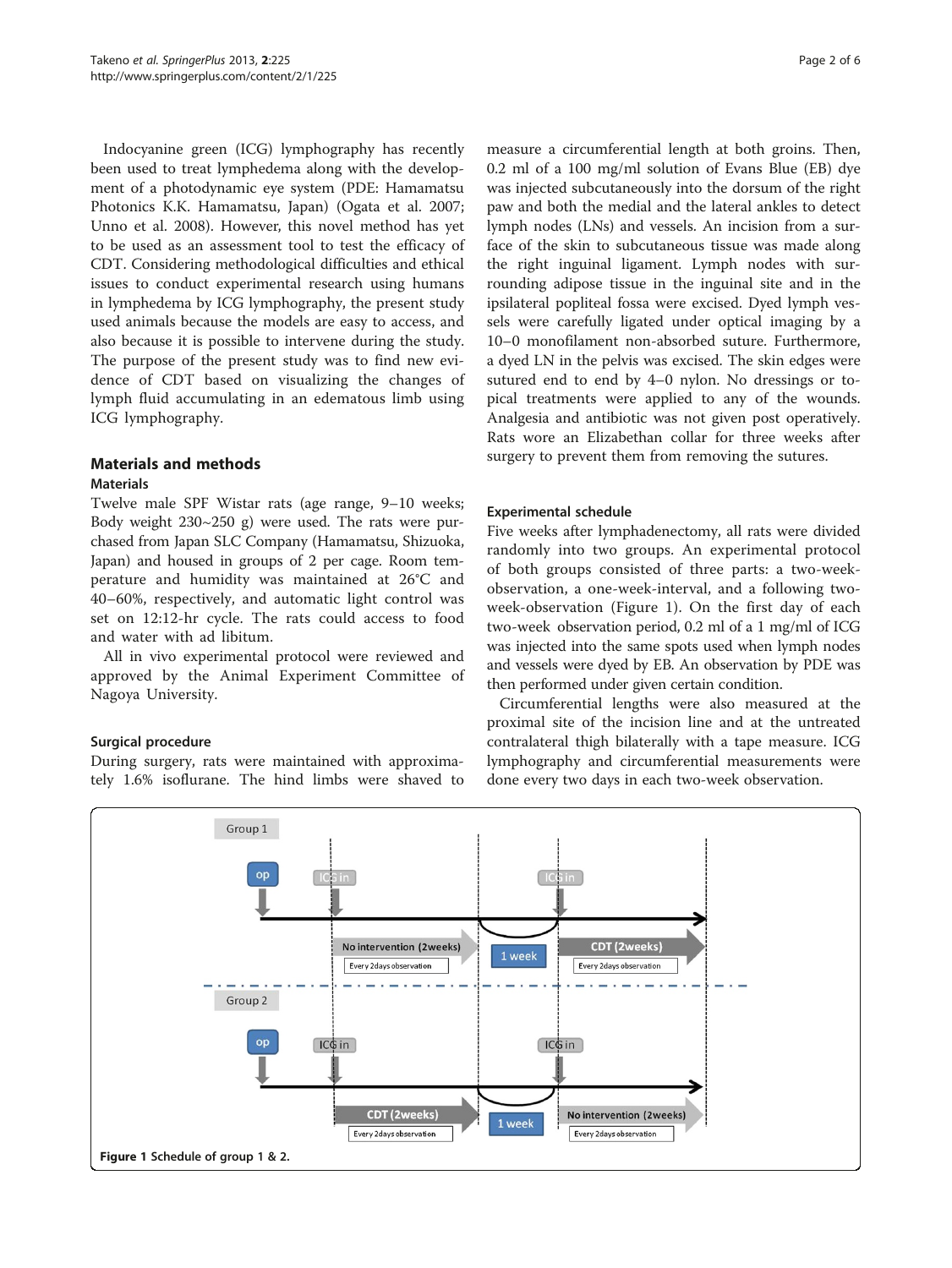# <span id="page-2-0"></span>Group 1 (n=6)

No intervention was applied in the first two weeks. After the one-week interval, CDT was applied in the next two weeks.

## Group 2 (n=6)

Combined decongestive therapy was initially applied in the first two weeks. After the one-week interval, no intervention was applied in the next two weeks.

# Procedure of CDT

Compression decongestive therapy consisted of manual lymph drainage (MLD), during which a compression bandage and exercise were used. Regarding MLD, only a stationary circle was performed for 15 minutes on the treated hind limb, the bilateral groins, and the right lateral side of the abdomen toward an ipsilateral axillary region from the right inguinal ligament. MLD was always done by the same person during the procedure. Bandage compression was applied using a cotton bandage for an under layer and a 1-cm–wide adhesive elastic bandage for overlapping layers proceeding in a proximal direction from the toe to the thigh. The rat with the compression bandage was released into a cage for two days. The rats could access to food and water with ad libitum.

#### Data analysis

The images visualized by ICG lymphography were videorecorded and compared between the pre- and each observation period.

Bilateral differences in lengths were presented as mean ± standard divisions (SD). The significance of differences was statistically analyzed with repeated measures by ANOVA (analysis of variance) and by the Bonferroni multiple comparison test.

# Results

# Group 1

# No intervention period

On the day of ICG injection, a high-intensity fluorescent signal was concentrated around the injection sites (Figure 2a). In addition, network-like and dermal backflow patterns were identified in the lower legs and thighs 15 minutes after ICG injection. A fluorescent flow which moved from the lower abdomen toward the ipsilateral axillary fossa was observed in all the rats. Two of six rats had another route to pass transversely through the suprapubic region and then reach the contralateral inguinal fossa. A circumferential length of the treated hind limb was longer than that of the untreated limb in all rats. The mean  $\pm$  SD between the limbs was 1.9  $\pm$  0.54 centimeter (cm).

On day 2, the fluorescent pattern in the treated hind limb changed slightly compared to the day of ICG injection. The concentration of the fluorescent signal around the injection site was almost same as that on the day of ICG injection, except that the network-like pattern observed on the lower leg and thigh had disappeared. Instead, a diffuse-like fluorescence signal was distributed unevenly in the whole of the treated hind limb. No fluorescent flow to the ipsilateral axillary fossa was detected.

From days 4 to 14, fluorescent images were almost identical to those on day 2 (Figure 2b).

The mean ± SD in circumferential lengths between the limbs was reduced for 14 days to  $1.5 \pm 0.41$  cm. There were no significant differences between the day of ICG injection and days 6, 10, and 14 (Figure 2).

# CDT period

On the day of ICG injection, a high-intensity fluorescent signal was concentrated around the injection sites

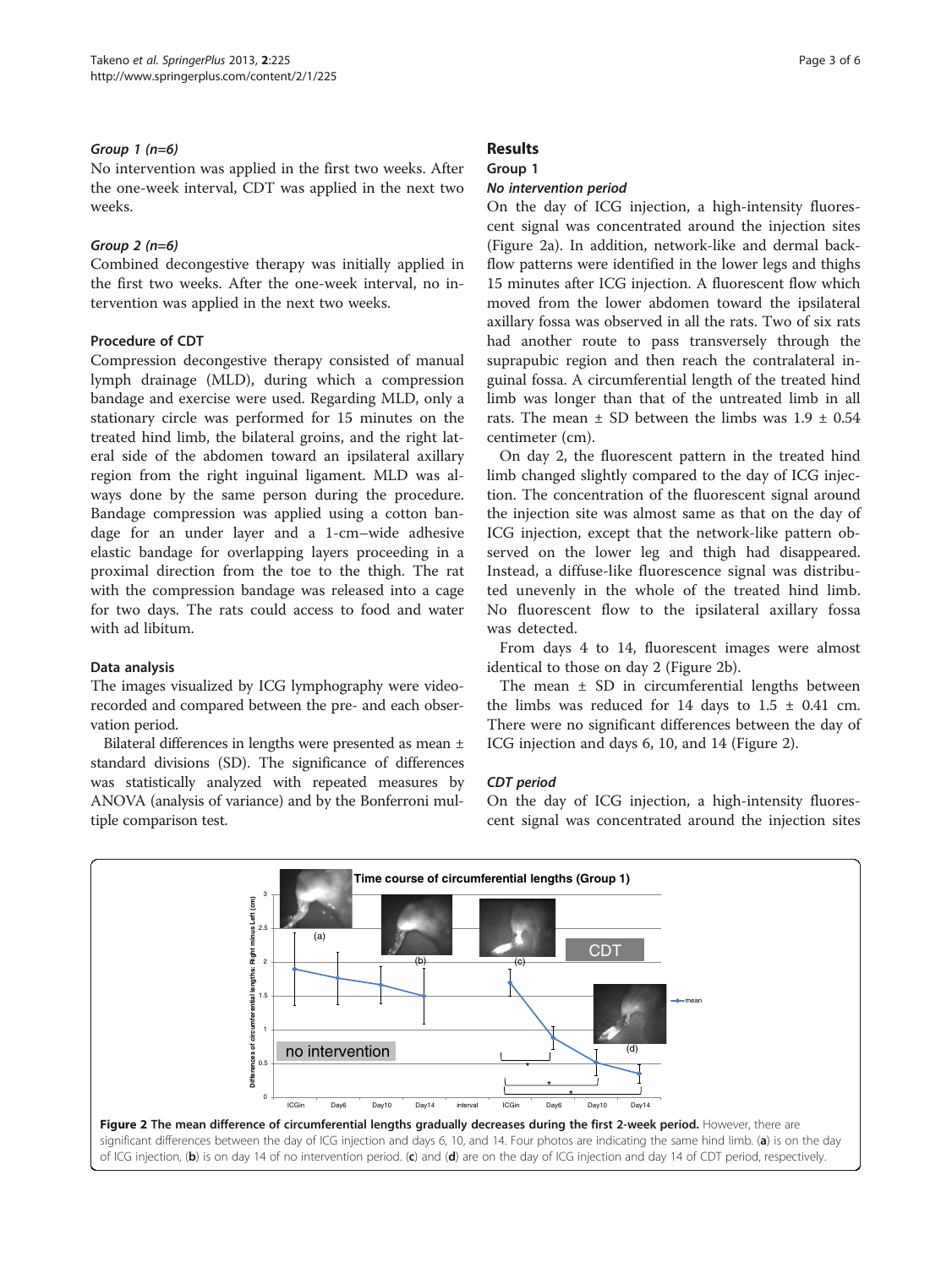<span id="page-3-0"></span>

(Figure [2c](#page-2-0)). In addition, network-like and dermal backflow patterns were identified in the lower leg and thigh 15 minutes after ICG injection. A fluorescent flow to the ipsilateral axillary fossa was also observed in all the rats. Another route to the contralateral inguinal fossa was observed in two of them. While MLD was applied, the flow moved rapidly along this pathway. However, the area of the fluorescent signal in the treated hind limb did not noticeably change before and after MLD by PDE observation. The mean  $\pm$  SD in circumferential lengths between the limbs was  $1.7 \pm 0.2$  cm.

On day 2, the fluorescent pattern in the treated hind limb changed slightly compared to the day of ICG injection. The concentration of the fluorescent signal around the injection site was almost the same as on the day of ICG injection, but the network-like pattern observed on the lower leg and thigh had disappeared. Instead, a diffuse-like fluorescence signal was distributed unevenly in the whole of the treated hind limb. The route to the ipsilateral axillary fossa was blurry but still observable after MLD was applied (Figure 3).

Unlike the no intervention period, the fluorescent signal around the injection sites diminished gradually during the day from 4 to 14 (Figure [2](#page-2-0)d). On day 14, the mean  $\pm$  SD among the limbs was 0.35  $\pm$  0.14 cm. There were significant differences between the day of ICG injection and days 6, 10, and 14 (Figure [2](#page-2-0)).

# Group 2

#### CDT period

On the day of ICG injection, a concentration of the fluorescent signal around the injection sites was observed (Figure 4a). A high-intensity fluorescent signal was distributed from the foot pad to the ankle. In the lower leg and the thigh, network-like and dermal backflow patterns such as stardust were observed for least 15 minutes. A fluorescent flow that moved from the lower abdomen toward the ipsilateral axillary fossa appeared in all the rats. One of them had another route to the contralateral inguinal fossa. A circumferential length of the treated hind limb was notably longer than that of the untreated limb. The mean  $\pm$  SD between the limbs was  $1.62 \pm 0.32$  cm.

On day 2, the concentration of the signal around the injection site was almost the same as on the day of ICG injection, but the dermal backflow patterns on the lower leg and thigh had disappeared. Instead, a fluorescent signal was distributed diffusely and unevenly in the whole of the treated hind limb. The shape of the route to the ipsilateral axillary fossa was ambiguous (Figure 3).

On day 14, the fluorescent signal around the injection sites had decreased in comparison with day 2 (Figure 4b). The mean ± SD in the lengths also diminished to  $0.27 \pm 0.2$  cm. There were significant differences between the day of ICG injection and days 6, 10, and 14 (Figure 4).



day 14 of no intervention period, respectively.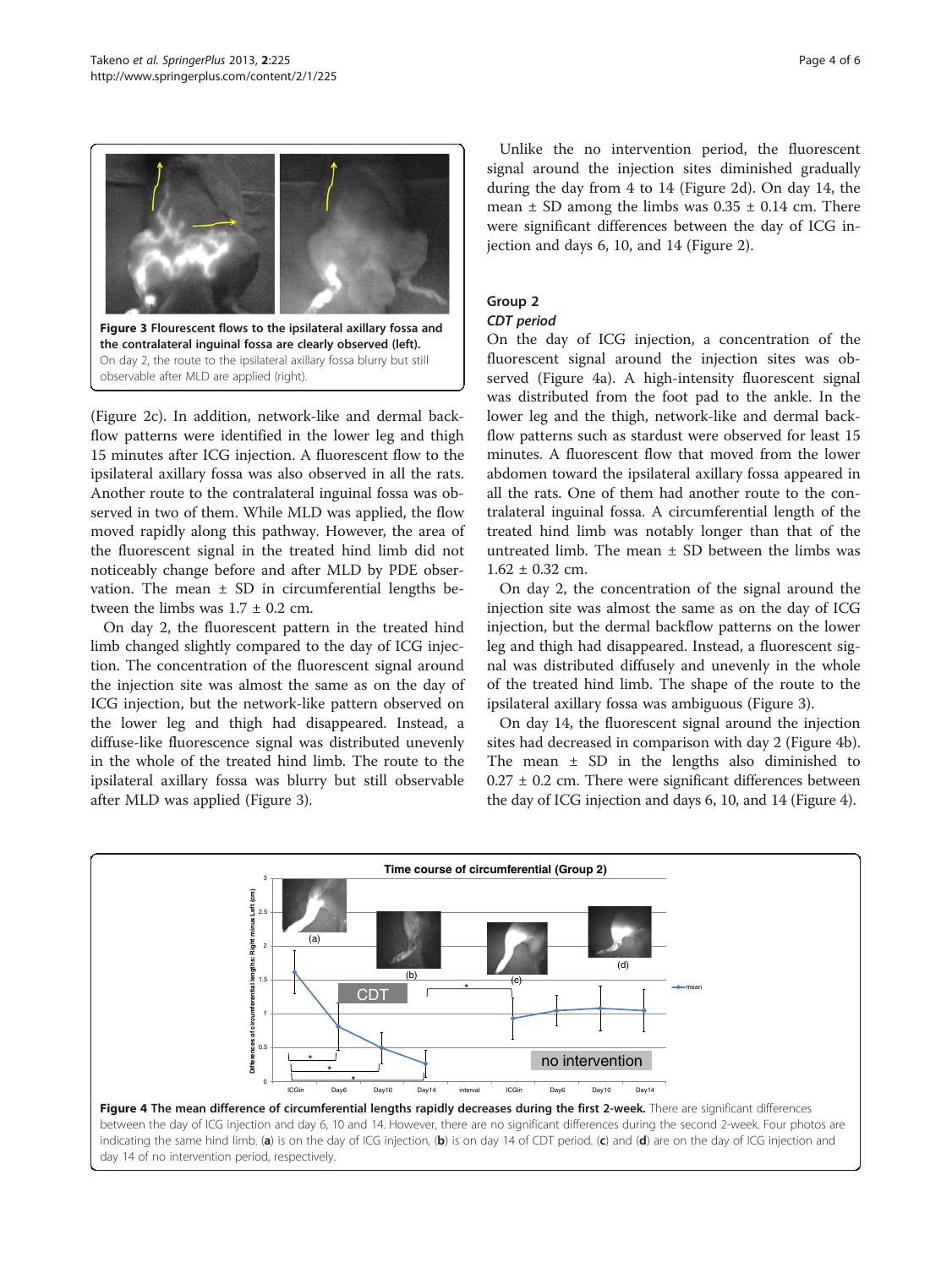#### Interval

A difference in circumferential lengths increased during one week. After a t-test, the difference was significant one (Figure [4](#page-3-0)).

#### No intervention period

On the day of the ICG injection, a concentration of the fluorescent signal around the injection sites was observed (Figure [4c](#page-3-0)). A high-intensity fluorescent signal was distributed from the foot pad to the ankle. In the lower leg and thigh, network-like and dermal backflow patterns such as stardust were observed for least 15 minutes. A fluorescent flow which moved from the lower abdomen toward the ipsilateral axillary fossa appeared in all rats. A circumferential length of the treated hind limb was longer than that of the untreated limb. The mean  $\pm$  SD between the limbs was 0.93  $\pm$  0.31 cm.

The concentration of the fluorescent signal around the injection sites changed little for 14 days in comparison to that in the CDT period (Figure [4d](#page-3-0)). The mean  $\pm$  SD in lengths between the limbs increased slightly to  $1.05 \pm 1.05$ 0.31 cm in comparison with the day of the ICG injection. However, there were no significant differences between the day of the ICG injection and days 6, 10, and 14 (Figure [4](#page-3-0)).

#### Comparison between groups 1 and 2

During the first two-week period of both groups, no intervention for group 1 and CDT for group 2 were compared.

The fluorescent images observed on the day of ICG injection were almost identical between groups. The fluorescent flow to the ipsilateral axillary fossa was identified in all rats. However, while MLD was applied in group 2, the flow moved more rapidly through this pathway than that in group 1.

The fluorescent signal concentrated around the injection sites decreased for 14 days in groups 1 and 2. However, a weaker signal was detected in the CDT group (Figure [4a](#page-3-0), b) than that in the no-intervention group (Figure [2](#page-2-0)a, b).

Circumferential lengths of the treated hind limb were longer than untreated limbs in both groups 1 and 2 on the day of ICG injection. Group 1 (no intervention) showed no significance differences during 14 days, whereas group 2 (CDT) exhibited significant differences.

## **Discussion**

The fluorescent signal presented with a network-like pattern in the treated hind limb travelled beyond the incision line, where it became a linear pattern at the right lateral region of the abdomen reaching to the right axilla. The network-like and linear patterns represent lymph capillaries and collectors, respectively. Therefore, lymph fluid that drained from the periphery by CDT moved through lymph capillaries, flowed into lymph collectors, and then reached the axillary LN. A reduction of an edematous limb by an application of CDT has been well-documented (Koul et al. [2007](#page-5-0); Pinell et al. [2008](#page-5-0)). However, pathways of lymph fluid and destination LNs have never been studied scientifically. The present study revealed drainage routes of lymph fluid in a lower limb lymphedema.

The PDE system captured the high-intensity area of a fluorescent signal around the injection site after ICG was injected into the subcutaneous space of the right paw and ankle. After CDT was applied for two weeks, the high-intensity area at the injection site was reduced, and the low-intensity fluorescent signal was increased instead. These changes indicated that the application of CDT to the edematous limb encourages lymph fluid to move from the periphery. This is the first demonstration that the efficacy of CDT has been visualized. ICG is less invasive, and its fluorescent navigation is very sensitive. The detection rates of sentinel LNs and lymphatic channels are 94~97% (Hirche et al. [2010](#page-5-0); Kitai et al. [2005\)](#page-5-0) and 100% (Abe et al. [2011](#page-5-0); Kitai et al. [2005](#page-5-0)), respectively.

In both groups, the high-intensity area of the fluorescent signal was reduced after the 2-week-CDT, but there was little reduction without CDT for another 2 weeks. The changes in fluorescent images were well-supported by the changes in circumferential lengths, thus rendering the evidence becomes clearer than ever before. Each assessment method has several weak points. The present study offers a new experimental method that compensates for the weaknesses of CDT research.

The efficacy of CDT was studied using lymphedema rats in the present study. This experimental model is far only for early edema but not acute postoperative edema. Although the swelling occurs after surgical invasion in the acute period, it improves over several days after surgery. Rats used in the present study showed images indicated as lymphedema by ICG lymphography at the beginning of the experimental schedule between five and seven weeks after lymphadenectomy. This may show sustained lymphedema after acute postoperative edema disappear.

#### Competing interests

Authors declare that they have no competing interests.

#### Authors' contributions

All authors planed and designed the experiments. YT performed the experiments. All authors analyzed data and discussed about the results. YT and EF wrote and revised a paper. All authors read and approved the final manuscript.

#### Acknowledgements

This study was supported by Grant-in-Aid for Scientific Research (B) from The Ministry of Education, Culture, Sports Science and Technology, Japan to E.F. (No. 22390408).